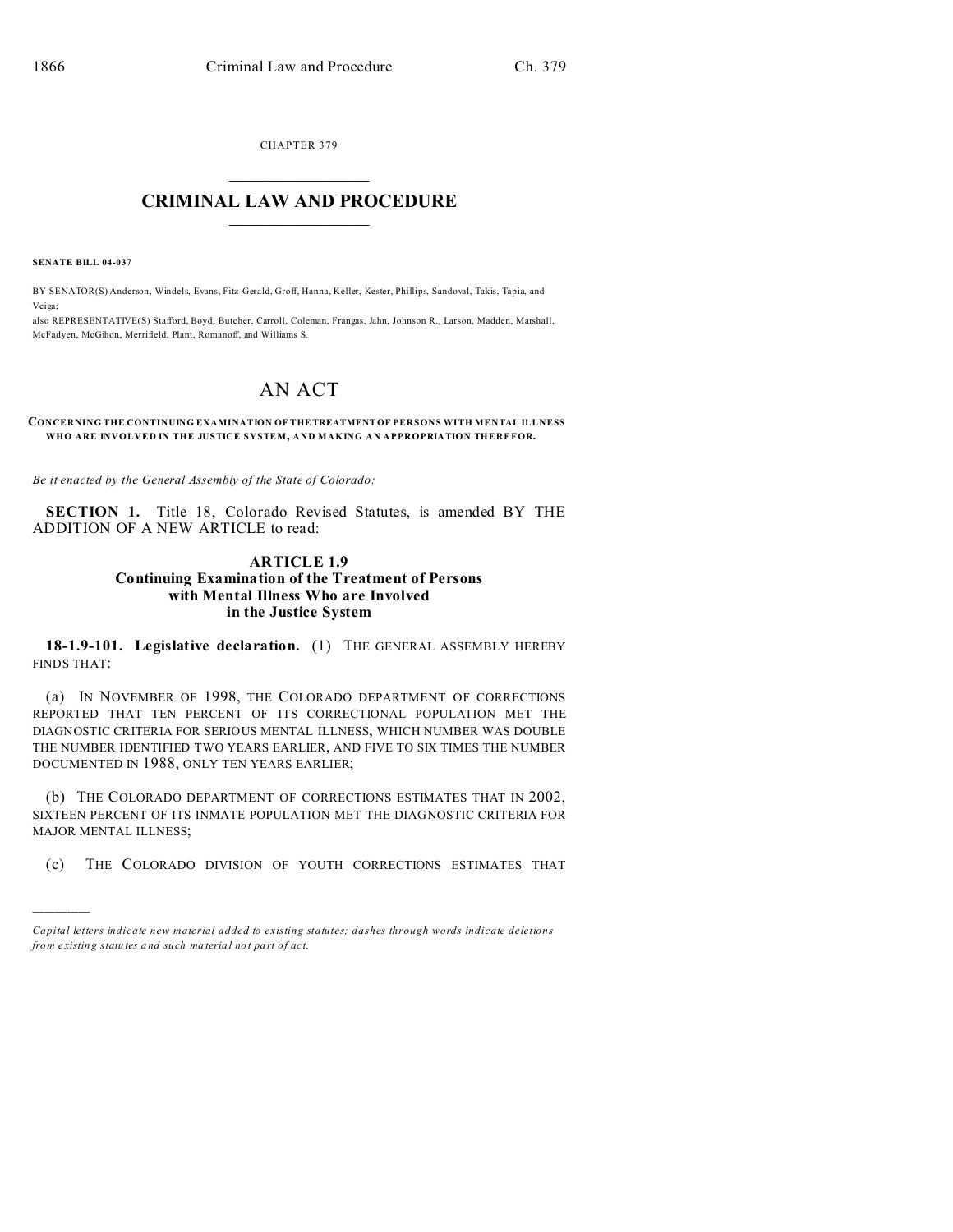TWENTY-FOUR PERCENT OF JUVENILES IN THE JUVENILE JUSTICE SYSTEM ARE DIAGNOSED WITH MENTAL ILLNESS;

(d) A STUDY CONDUCTED IN 1995 FOUND THAT APPROXIMATELY SIX PERCENT OF THE PERSONS HELD IN COUNTY JAILS AND IN COMMUNITY CORRECTIONS THROUGHOUT THE STATE HAD BEEN DIAGNOSED AS PERSONS WITH SERIOUS MENTAL ILLNESS;

(e) IT IS ESTIMATED THAT NATIONALLY, NEARLY NINE PERCENT OF ALL ADULTS AND JUVENILES ON PROBATION HAVE BEEN IDENTIFIED AS HAVING SERIOUS MENTAL ILLNESS;

(f) FOR THE 1998-99 FISCAL YEAR, APPROXIMATELY FORTY-FOUR PERCENT OF THE INPATIENT POPULATION AT THE COLORADO MENTAL HEALTH INSTITUTE AT PUEBLO HAD BEEN COMMITTED FOLLOWING THE RETURN OF A VERDICT OF NOT GUILTY BY REASON OF INSANITY OR A DETERMINATION BY THE COURT THAT THE PERSON WAS INCOMPETENT TO STAND TRIAL DUE TO MENTAL ILLNESS;

(g) PERSONS WITH MENTAL ILLNESS, AS A DIRECT OR INDIRECT RESULT OF THEIR CONDITION, ARE IN MANY INSTANCES MORE LIKELY THAN PERSONS WHO DO NOT HAVE MENTAL ILLNESS TO BE INVOLVED IN THE CRIMINAL AND JUVENILE JUSTICE SYSTEMS;

THE EXISTING PROCEDURES AND DIAGNOSTIC TOOLS USED BY PERSONS WORKING IN THE CRIMINAL AND JUVENILE JUSTICE SYSTEMS MAY NOT BE SUFFICIENT TO IDENTIFY APPROPRIATELY AND DIAGNOSE PERSONS WITH MENTAL ILLNESS WHO ARE INVOLVED IN THE CRIMINAL AND JUVENILE JUSTICE SYSTEMS;

(i) THE CRIMINAL AND JUVENILE JUSTICE SYSTEMS MAY NOT BE STRUCTURED IN SUCH A MANNER AS TO PROVIDE THE LEVEL OF TREATMENT AND CARE FOR PERSONS WITH MENTAL ILLNESS THAT IS NECESSARY TO ENSURE THE SAFETY OF THESE PERSONS, OF OTHER PERSONS IN THE CRIMINAL AND JUVENILE JUSTICE SYSTEMS, AND OF THE COMMUNITY AT LARGE;

(j) STUDIES SHOW THAT, FOR OFFENDERS UNDER COMMUNITY SUPERVISION, TREATMENT OF THE MENTAL ILLNESS OF THE OFFENDER DECREASES REPEAT ARRESTS BY FORTY-FOUR PERCENT; AND

(k) THE ONGOING SUPERVISION, CARE, AND MONITORING, ESPECIALLY WITH REGARD TO MEDICATION, OF PERSONS WITH MENTAL ILLNESS WHO ARE RELEASED FROM INCARCERATION ARE CRUCIAL TO ENSURING THE SAFETY OF THE COMMUNITY.

(2) THE GENERAL ASSEMBLY FURTHER FINDS THAT PURSUANT TO THE FINDINGS IN A REPORT REQUESTED BY THE JOINT BUDGET COMMITTEE IN 1999 THAT RECOMMENDED CROSS-SYSTEM COLLABORATION AND COMMUNICATION AS A METHOD FOR REDUCING THE NUMBER OF PERSONS WITH MENTAL ILLNESS WHO ARE INVOLVED IN THE CRIMINAL AND JUVENILE JUSTICE SYSTEMS, THE LEGISLATIVE OVERSIGHT COMMITTEE AND ADVISORY TASK FORCE FOR THE EXAMINATION OF THE TREATMENT OF PERSONS WITH MENTAL ILLNESS WHO ARE INVOLVED IN THE CRIMINAL JUSTICE SYSTEM WERE CREATED IN 1999 AND EXTENDED FOR AN ADDITIONAL THREE YEARS IN 2000. OVER THE COURSE OF FOUR YEARS, THE LEGISLATIVE OVERSIGHT COMMITTEE AND ADVISORY TASK FORCE BEGAN TO ADDRESS, BUT DID NOT FINISH ADDRESSING, THE ISSUES SPECIFIED IN SUBSECTION (1) OF THIS SECTION, THROUGH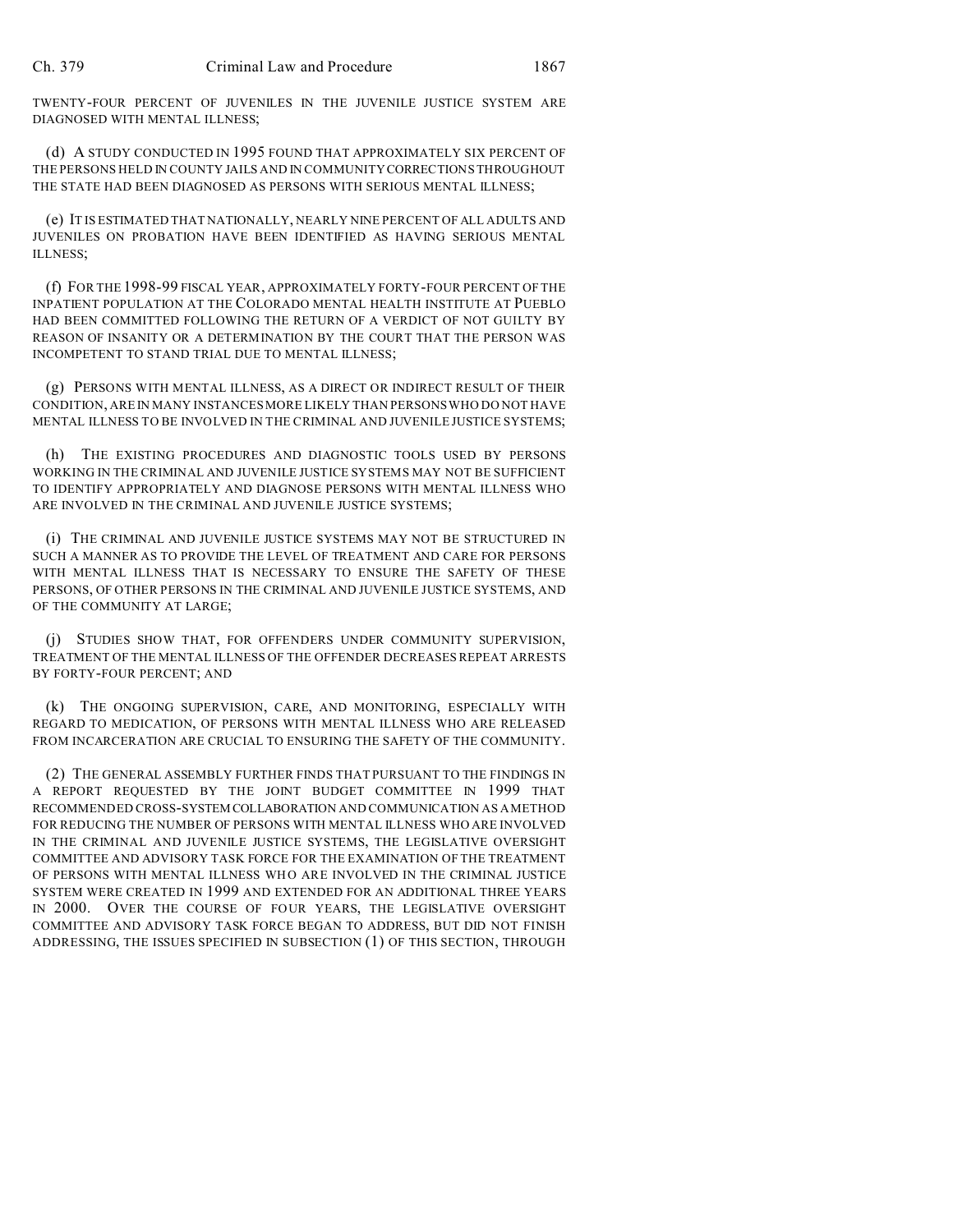BOTH LEGISLATIVE AND NON-LEGISLATIVE SOLUTIONS INCLUDING, BUT NOT LIMITED TO:

(a) COMMUNITY-BASED INTENSIVE TREATMENT MANAGEMENT PROGRAMS FOR JUVENILES INVOLVED IN THE JUVENILE JUSTICE SYSTEM;

(b) AN EXPEDITED APPLICATION PROCESS FOR AID TO THE NEEDY DISABLED BENEFITS FOR PERSONS WITH MENTAL ILLNESS UPON RELEASE FROM INCARCERATION;

(c) STANDARDIZED INTER-AGENCY SCREENING TO DETECT MENTAL ILLNESS IN ADULTS WHO ARE INVOLVED IN THE CRIMINAL JUSTICE SYSTEM AND JUVENILES WHO ARE INVOLVED IN THE JUVENILE JUSTICE SYSTEM;

(d) TRAINING OF LAW ENFORCEMENT OFFICERS TO RECOGNIZE AND SAFELY DEAL WITH PERSONS WHO HAVE MENTAL ILLNESS THROUGH THE USE OF CRISIS INTERVENTION TEAMS; AND

(e) CREATING LOCAL INITIATIVE COMMITTEE PILOT PROGRAMS FOR THE MANAGEMENTOFCOMMUNITY-BASED PROGRAMS FOR ADULTS WITH MENTAL ILLNESS WHO ARE INVOLVED IN THE CRIMINAL JUSTICE SYSTEM.

(3) EXPERTS INVOLVED IN CROSS-SYSTEM COLLABORATION AND COMMUNICATION TO REDUCE THE NUMBER OF PERSONS WITH MENTAL ILLNESS WHO ARE INVOLVED IN THE CRIMINAL AND JUVENILE JUSTICE SYSTEMS RECOMMEND A FIVE-YEAR PLAN TO CONTINUE THE WORK OF THE TASK FORCE AND THE LEGISLATIVE OVERSIGHT COMMITTEE IN ORDER TO MORE FULLY EFFECTUATE SOLUTIONS TO THESE ISSUES.

(4) THEREFORE, THE GENERAL ASSEMBLY DECLARES THAT IT IS NECESSARY TO CREATE A TASK FORCE TO CONTINUE TO EXAMINE THE IDENTIFICATION, DIAGNOSIS, AND TREATMENT OF PERSONS WITH MENTAL ILLNESS WHO ARE INVOLVED IN THE STATE CRIMINAL AND JUVENILE JUSTICE SYSTEMS AND TO MAKE ADDITIONAL RECOMMENDATIONS TO A LEGISLATIVE OVERSIGHT COMMITTEE FOR THE CONTINUING DEVELOPMENT OF LEGISLATIVE PROPOSALS RELATED TO THIS ISSUE.

**18-1.9-102. Definitions.** AS USED IN THIS ARTICLE, UNLESS THE CONTEXT OTHERWISE REQUIRES:

(1) "COMMITTEE" MEANS THE LEGISLATIVE OVERSIGHT COMMITTEE ESTABLISHED PURSUANT TO SECTION 18-1.9-103.

(2) "TASK FORCE" MEANS THE TASK FORCE FOR THE CONTINUING EXAMINATION OF THE TREATMENT OF PERSONS WITH MENTAL ILLNESS WHO ARE INVOLVED IN THE CRIMINAL AND JUVENILE JUSTICE SYSTEMS ESTABLISHED PURSUANT TO SECTION 18-1.9-104.

**18-1.9-103. Legislative oversight committee - creation - duties.** (1) **Creation.** (a) THERE IS HEREBY CREATED A LEGISLATIVE OVERSIGHT COMMITTEE FOR THE CONTINUING EXAMINATION OF THE TREATMENT OF PERSONS WITH MENTAL ILLNESS WHO ARE INVOLVED IN THE CRIMINAL AND JUVENILE JUSTICE SYSTEMS.

(b) THE COMMITTEE SHALL CONSIST OF SIX MEMBERS. THE PRESIDENT OF THE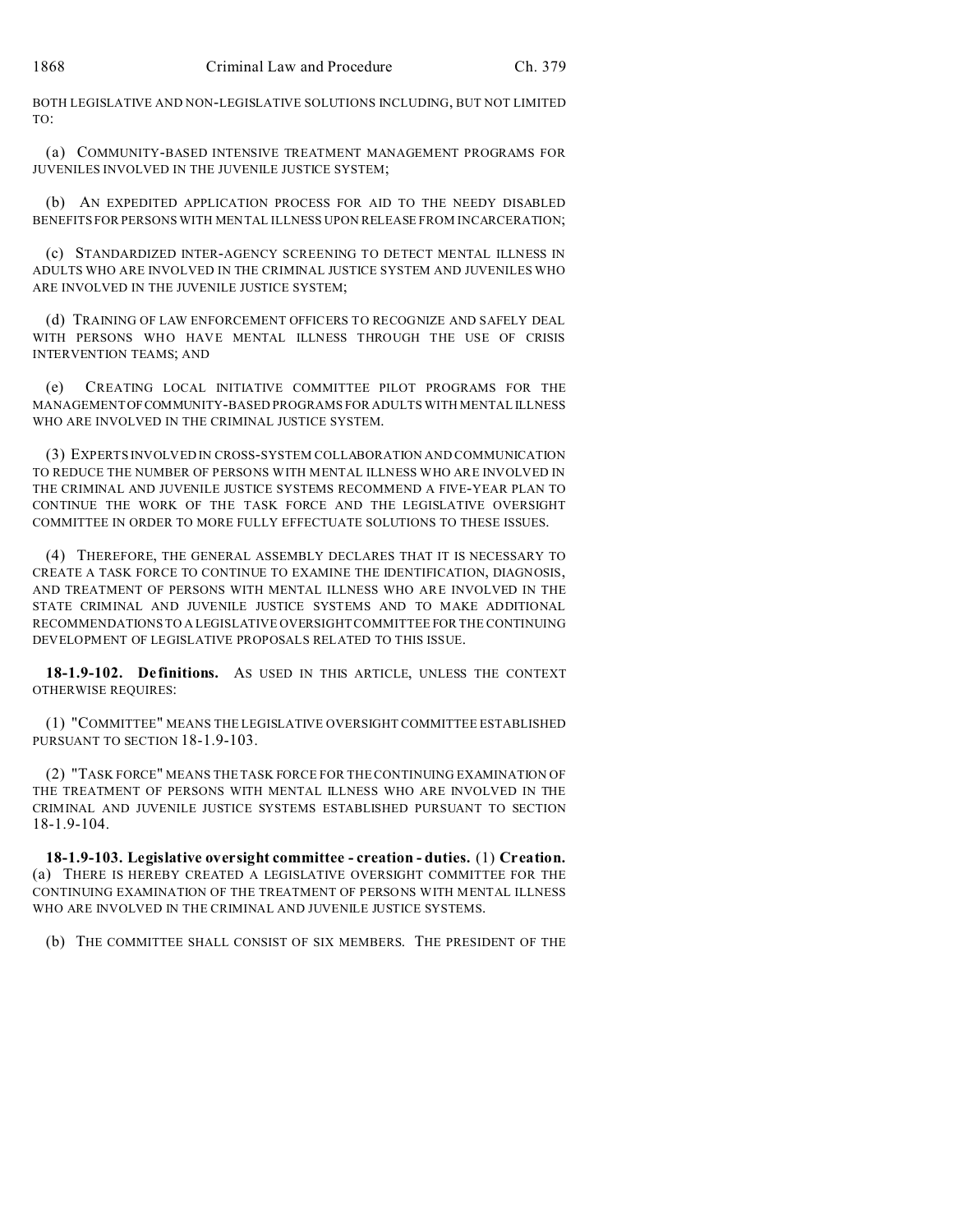SENATE, THE MINORITY LEADER OF THE SENATE, AND THE SPEAKER OF THE HOUSE OF REPRESENTATIVES SHALL APPOINT THE MEMBERS OF THE COMMITTEE, AS FOLLOWS:

(I) THE PRESIDENT OF THE SENATE SHALL APPOINT TWO SENATORS TO SERVE ON THE COMMITTEE, AND THE MINORITY LEADER OF THE SENATE SHALL APPOINT ONE SENATOR TO SERVE ON THE COMMITTEE;

(II) THE SPEAKER OF THE HOUSE OF REPRESENTATIVES SHALL APPOINT THREE REPRESENTATIVES TO SERVE ON THE COMMITTEE, NO MORE THAN TWO OF WHOM SHALL BE MEMBERS OF THE SAME POLITICAL PARTY;

(c) THE PRESIDENT OF THE SENATE SHALL SELECT THE FIRST CHAIR OF THE COMMITTEE, AND THE SPEAKER OF THE HOUSE OF REPRESENTATIVES SHALL SELECT THE FIRST VICE-CHAIR. THE CHAIR AND VICE-CHAIR SHALL ALTERNATE ANNUALLY THEREAFTER BETWEEN THE TWO HOUSES. THE CHAIR AND VICE-CHAIR OF THE COMMITTEE MAY ESTABLISH SUCH ORGANIZATIONAL AND PROCEDURAL RULES AS ARE NECESSARY FOR THE OPERATION OF THE COMMITTEE.

(d) (I) NOTWITHSTANDING THE PROVISIONS OF SECTION 2-2-307, C.R.S., THE COMMITTEE MAY RECEIVE PAYMENT OF PER DIEM AND REIMBURSEMENT FOR ACTUAL AND NECESSARY EXPENSES AUTHORIZED PURSUANT TO SAID SECTION AND ANY OTHER DIRECT OR INDIRECT COSTS ASSOCIATED WITH THE DUTIES OF THE COMMITTEE SET FORTH IN THIS ARTICLE ONLY FROM MONEYS APPROPRIATED FROM THE EXAMINATION OF THE TREATMENT OF PERSONS WITH MENTAL ILLNESS IN THE CRIMINAL JUSTICE SYSTEM CASH FUND CREATED IN SECTION 18-1.9-106.

(II) THE DIRECTOR OF RESEARCH OF THE LEGISLATIVE COUNCIL AND THE DIRECTOR OF THE OFFICE OF LEGISLATIVE LEGAL SERVICES MAY SUPPLY STAFF ASSISTANCE TO THE COMMITTEE AS THEY DEEM APPROPRIATE, WITHIN EXISTING APPROPRIATIONS. IF STAFF ASSISTANCE IS NOT AVAILABLE WITHIN EXISTING APPROPRIATIONS, THEN THE DIRECTOR OF RESEARCH OF THE LEGISLATIVE COUNCIL AND THE DIRECTOR OF THE OFFICE OF LEGISLATIVELEGAL SERVICES MAY SUPPLY STAFF ASSISTANCE TO THE TASK FORCE ONLY IF MONEYS ARE CREDITED TO THE EXAMINATION OF THE TREATMENT OF PERSONS WITH MENTAL ILLNESS IN THE CRIMINAL JUSTICE SYSTEM CASH FUND CREATED IN SECTION 18-1.9-106 IN AN AMOUNT SUFFICIENT TO FUND STAFF ASSISTANCE.

(2) **Duties.** (a) THE COMMITTEE SHALL MEET AT LEAST ONCE ON OR BEFORE AUGUST 1, 2004. BEGINNING IN 2005 AND CONTINUING EACH YEAR THEREAFTER THROUGH2009, THE COMMITTEE SHALL MEET AT LEAST THREE TIMES EACH YEAR AND AT SUCH OTHER TIMES AS IT DEEMS NECESSARY.

(b) THE COMMITTEE SHALL BE RESPONSIBLE FOR THE OVERSIGHT OF THE TASK FORCE AND SHALL SUBMIT ANNUAL REPORTS TO THE GENERAL ASSEMBLY REGARDING THE FINDINGS AND RECOMMENDATIONS OF THE TASK FORCE. IN ADDITION, THE COMMITTEE MAY RECOMMEND LEGISLATIVE CHANGES WHICH SHALL BE TREATED AS BILLS RECOMMENDED BY AN INTERIM LEGISLATIVE COMMITTEE FOR PURPOSES OF ANY INTRODUCTION DEADLINES OR BILL LIMITATIONS IMPOSED BY THEJOINT RULES OF THE GENERAL ASSEMBLY.

(c) THE COMMITTEE SHALL SUBMIT A REPORT TO THE GENERAL ASSEMBLY BY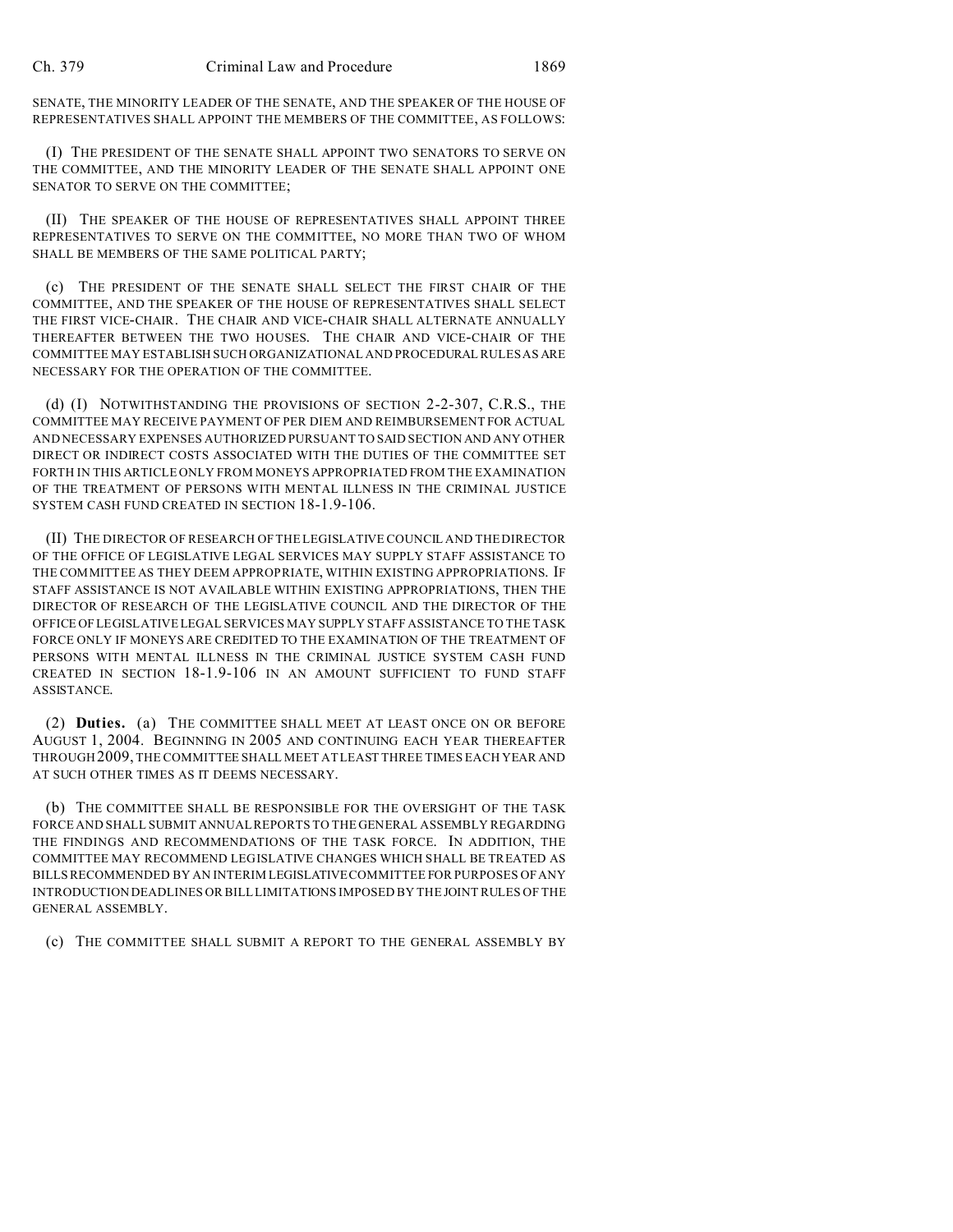JANUARY 15, 2005, AND BY EACH JANUARY 15 THEREAFTER THROUGH JANUARY 15, 2010. THE ANNUAL REPORTS SHALL SUMMARIZE THE ISSUES ADDRESSING THE TREATMENT OF PERSONS WITH MENTAL ILLNESS WHO ARE INVOLVED IN THE CRIMINAL AND JUVENILE JUSTICE SYSTEMS THAT HAVE BEEN CONSIDERED AND ANY RECOMMENDED LEGISLATIVE PROPOSALS.

**18-1.9-104. Mentally ill offender task force - creation - membership - duties.** (1) **Creation.** (a) THERE IS HEREBY CREATED A TASK FORCE FOR THE CONTINUING EXAMINATION OF THE TREATMENT OF PERSONS WITH MENTAL ILLNESS WHO ARE INVOLVED IN THE CRIMINAL AND JUVENILE JUSTICE SYSTEMS IN COLORADO. THE TASK FORCE SHALL CONSIST OF TWENTY-NINE MEMBERS APPOINTED AS PROVIDED IN PARAGRAPHS (b) AND (c) OF THIS SUBSECTION (1).

(b) THE CHIEF JUSTICE OF THE COLORADO SUPREME COURT SHALL APPOINT FOUR MEMBERS WHO REPRESENT THE JUDICIAL DEPARTMENT, TWO OF WHOM SHALL REPRESENT THE DIVISION OF PROBATION WITHIN THE DEPARTMENT, ONE OF WHOM SHALL HAVE EXPERIENCE HANDLING JUVENILE JUSTICE MATTERS WITHIN THE DEPARTMENT, AND ONE OF WHOM SHALL HAVE EXPERIENCE HANDLING ADULT CRIMINAL JUSTICE MATTERS WITHIN THE DEPARTMENT;

(c) THE CHAIR AND VICE-CHAIR OF THE COMMITTEE SHALL APPOINT TWENTY-FIVE MEMBERS AS FOLLOWS:

(I) ONE MEMBER WHO REPRESENTS THE DIVISION OF CRIMINAL JUSTICE WITHIN THE DEPARTMENT OF PUBLIC SAFETY;

(II) TWO MEMBERS WHO REPRESENT THE DEPARTMENT OF CORRECTIONS, ONE OF WHOM REPRESENTS THE DIVISION OF PAROLE WITHIN THE DEPARTMENT;

(III) TWO MEMBERS WHO REPRESENT LOCAL LAW ENFORCEMENT AGENCIES, ONE OF WHOM SHALL BE IN ACTIVE SERVICE AND THE OTHER ONE OF WHOM SHALL HAVE EXPERIENCE DEALING WITH JUVENILES IN THE JUVENILE JUSTICE SYSTEM;

(IV) SIX MEMBERS WHO REPRESENT THE DEPARTMENT OF HUMAN SERVICES, AS FOLLOWS:

(A) ONE MEMBER WHO REPRESENTS THEUNIT WITHIN THE DEPARTMENT OF HUMAN SERVICES THAT IS RESPONSIBLE FOR MENTAL HEALTH SERVICES;

(B) ONE MEMBER WHO REPRESENTS THE DIVISION OF YOUTH CORRECTIONS;

(C) ONE MEMBER WHO REPRESENTS THE UNIT WITHIN THE DEPARTMENT OF HUMAN SERVICES THAT IS RESPONSIBLE FOR CHILD WELFARE SERVICES;

(D) ONE MEMBER WHO REPRESENTS THE ALCOHOL AND DRUG ABUSE DIVISION;

(E) ONE MEMBER WHO REPRESENTS THE COLORADO MENTAL HEALTH INSTITUTE AT PUEBLO; AND

(F) ONE MEMBER WHO REPRESENTS THE MENTAL HEALTH PLANNING AND ADVISORY COMMITTEE WITHIN THE DEPARTMENT OF HUMAN SERVICES;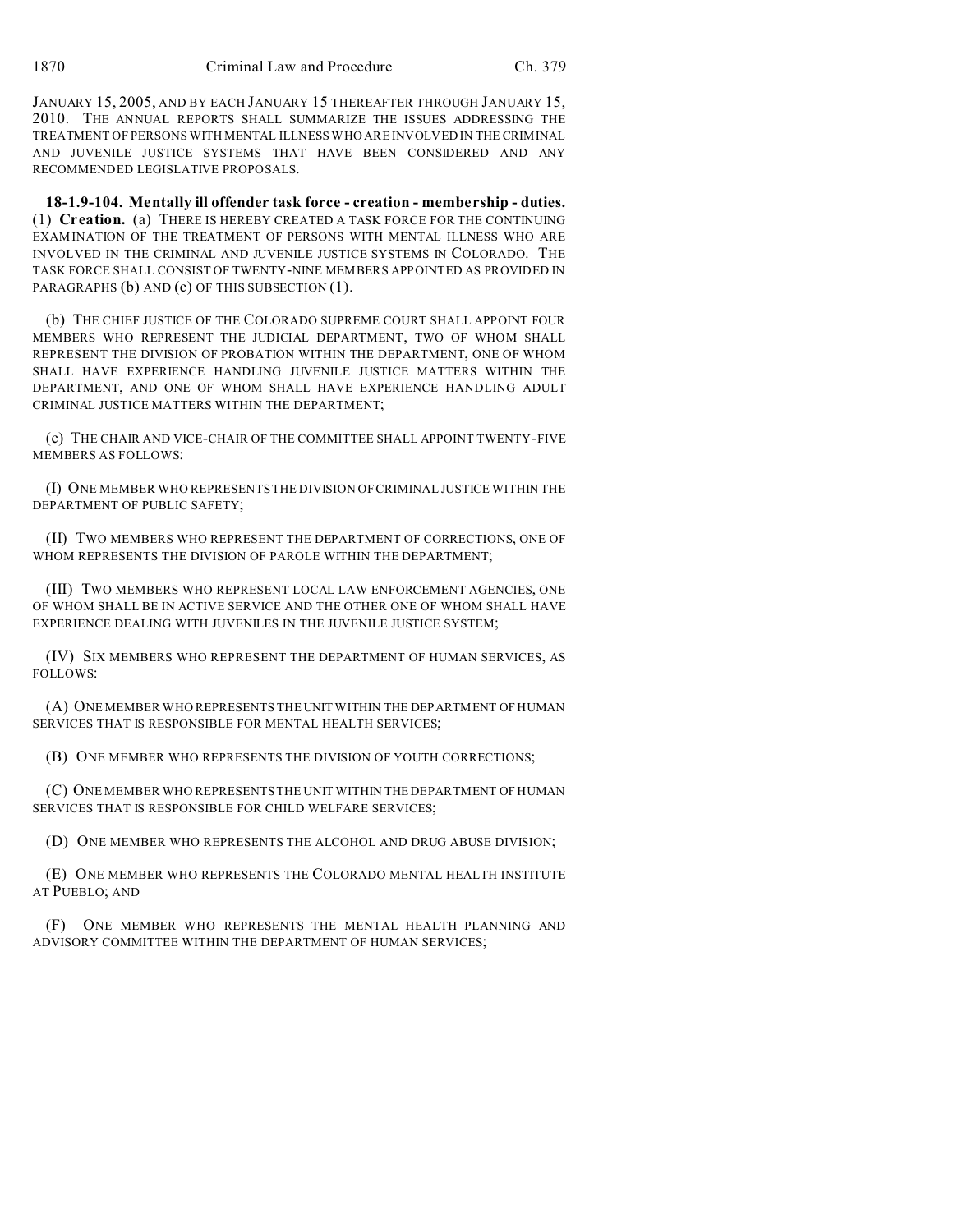(V) ONE MEMBER WHO REPRESENTS THE INTERESTS OF COUNTY DEPARTMENTS OF SOCIAL SERVICES;

(VI) ONE MEMBER WHO REPRESENTS THE DEPARTMENT OF EDUCATION;

(VII) ONE MEMBER WHO REPRESENTS THE STATE ATTORNEY GENERAL'S OFFICE;

(VIII) ONE MEMBER WHO REPRESENTS THE DISTRICT ATTORNEYS WITHIN THE STATE;

(IX) TWO MEMBERS WHO REPRESENT THE CRIMINAL DEFENSE BAR WITHIN THE STATE, ONE OF WHOM SHALL HAVE EXPERIENCE REPRESENTING JUVENILES IN THE JUVENILE JUSTICE SYSTEM;

(X) TWO MEMBERS WHO ARE LICENSED MENTAL HEALTH PROFESSIONALS PRACTICING WITHIN THE STATE, ONE OF WHOM SHALL HAVE EXPERIENCE TREATING JUVENILES;

(XI) ONE MEMBER WHO REPRESENTS COMMUNITY MENTAL HEALTH CENTERS WITHIN THE STATE;

(XII) ONE MEMBER WHO IS A PERSON WITH KNOWLEDGE OF PUBLIC BENEFITS AND PUBLIC HOUSING WITHIN THE STATE;

(XIII) ONE MEMBER WHO IS A PRACTICING FORENSIC PROFESSIONAL WITHIN THE STATE;

(XIV) THREE MEMBERS OF THE PUBLIC AS FOLLOWS:

(A) ONE MEMBER WHO HAS MENTAL ILLNESS AND HAS BEEN INVOLVED IN THE CRIMINAL JUSTICE SYSTEM IN THIS STATE;

(B) ONE MEMBER WHO HAS AN ADULT FAMILY MEMBER WHO HAS MENTAL ILLNESS AND HAS BEEN INVOLVED IN THE CRIMINAL JUSTICE SYSTEM IN THIS STATE; AND

(C) ONE MEMBER WHO IS THE PARENT OF A CHILD WHO HAS MENTAL ILLNESS AND HAS BEEN INVOLVED IN THE JUVENILE JUSTICE SYSTEM IN THIS STATE.

(d) A VACANCY OCCURRING IN A POSITION FILLED BY THE CHIEF JUSTICE OF THE COLORADO SUPREME COURT PURSUANT TO PARAGRAPH (b) OF THIS SUBSECTION (1) SHALL BE FILLED AS SOON AS POSSIBLE BY THE CHIEF JUSTICE OF THE COLORADO SUPREME COURT IN ACCORDANCE WITH THE LIMITATIONSSPECIFIED IN PARAGRAPH (b) OF THIS SUBSECTION (1). IN ADDITION, THE CHIEF JUSTICE OF THE COLORADO SUPREME COURT MAY REMOVE AND REPLACE ANY APPOINTMENT TO THE TASK FORCE MADE PURSUANT TO PARAGRAPH (b) OF THIS SUBSECTION (1).

(e) A VACANCY OCCURRING IN A POSITION FILLED BY THE CHAIR AND VICE-CHAIR OF THE COMMITTEE PURSUANT TO PARAGRAPH (c) OF THIS SUBSECTION (1) SHALL BE FILLED AS SOON AS POSSIBLE BY THE CHAIR AND VICE-CHAIR OF THE COMMITTEE IN ACCORDANCE WITH THE LIMITATIONS SPECIFIED IN PARAGRAPH (c) OF THIS SUBSECTION (1). IN ADDITION, THE CHAIR AND VICE-CHAIR OF THE COMMITTEE MAY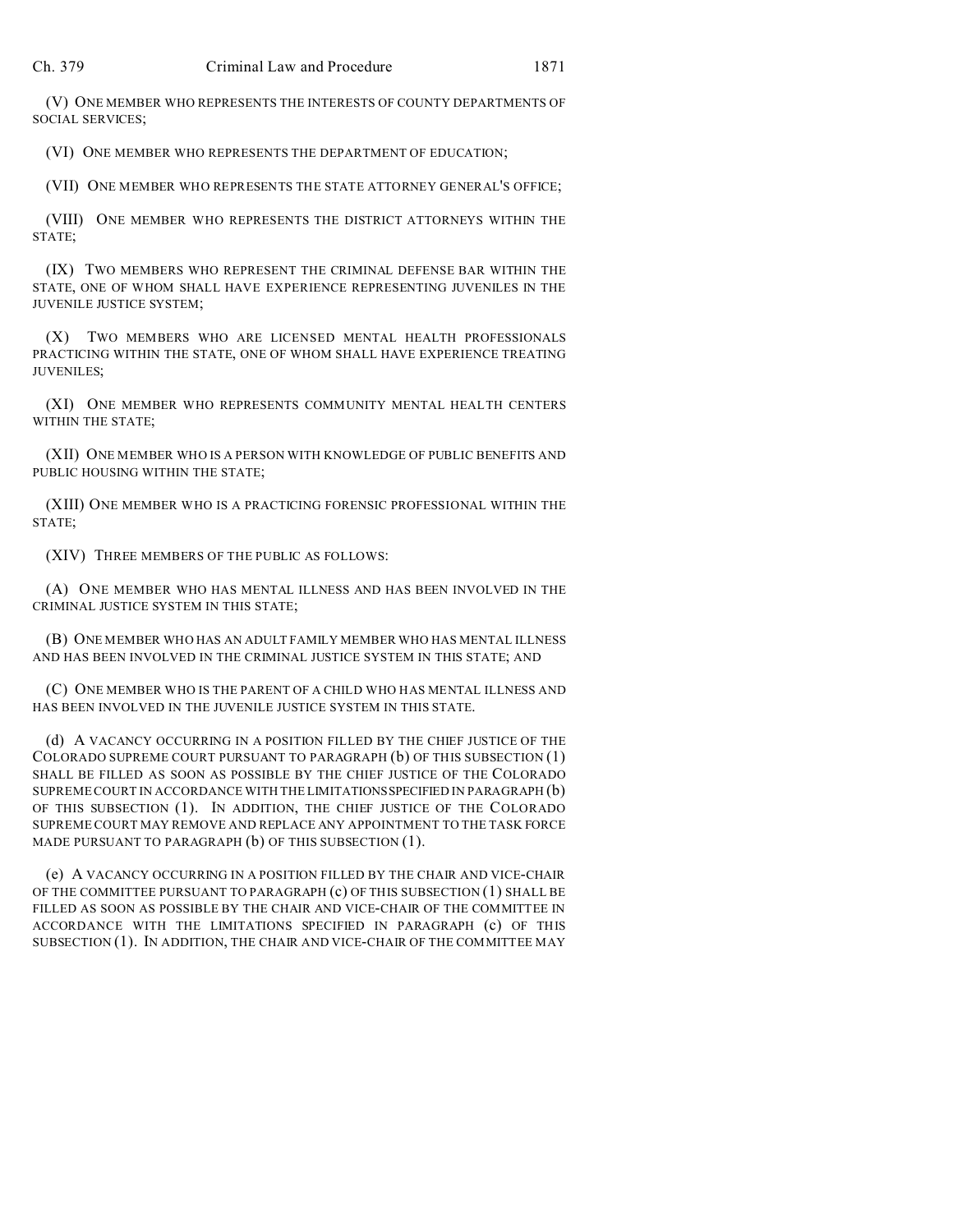REMOVE AND REPLACE ANY APPOINTMENT TO THE TASK FORCE MADE PURSUANT TO PARAGRAPH (c) OF THIS SUBSECTION (1).

(f) IN MAKING APPOINTMENTS TO THE TASK FORCE, THE APPOINTING AUTHORITIES SHALL ENSURE THAT THE MEMBERSHIP OF THE TASK FORCE REFLECTS THE ETHNIC, CULTURAL, AND GENDER DIVERSITY OF THE STATE AND INCLUDES REPRESENTATION OF ALL AREAS OF THE STATE.

(2) **Issues for study - five-year plan.** THE TASK FORCE SHALL EXAMINE THE IDENTIFICATION, DIAGNOSIS, AND TREATMENT OF PERSONS WITH MENTAL ILLNESS WHO ARE INVOLVED IN THE STATE CRIMINAL AND JUVENILE JUSTICE SYSTEMS, INCLUDING AN EXAMINATION OF LIABILITY, SAFETY, AND COST AS THEY RELATE TO THESE ISSUES. THE TASK FORCE SHALL SPECIFICALLY CONSIDER, BUT NEED NOT BE LIMITED TO, THE FOLLOWING ISSUES:

(a) ON OR BEFORE JULY 1, 2005, THE FOLLOWING ISSUES:

(I) THE DIAGNOSIS, TREATMENT, AND HOUSING OF JUVENILES WITH MENTAL ILLNESS WHO ARE INVOLVED IN THE CRIMINAL JUSTICE SYSTEM OR THE JUVENILE JUSTICE SYSTEM; AND

(II) THE ADOPTION OF A COMMON FRAMEWORK FOR EFFECTIVELY ADDRESSING THE MENTAL HEALTH ISSUES, INCLUDING COMPETENCY AND CO-OCCURRING DISORDERS, OF JUVENILES WHO ARE INVOLVED IN THE CRIMINAL JUSTICE SYSTEM OR THE JUVENILE JUSTICE SYSTEM;

(b) ON OR BEFORE JULY 1, 2006, THE FOLLOWING ISSUES:

(I) THE PROSECUTION OF AND SENTENCING ALTERNATIVES FOR PERSONS WITH MENTAL ILLNESS THAT MAY INVOLVE TREATMENT AND ONGOING SUPERVISION;

(II) THE CIVIL COMMITMENT OF PERSONS WITH MENTAL ILLNESS WHO HAVE BEEN CRIMINALLY CONVICTED, FOUND NOT GUILTY BY REASON OF INSANITY, OR FOUND TO BE INCOMPETENT TO STAND TRIAL; AND

(III) THE DEVELOPMENT OF A PLAN TO MOST EFFECTIVELY AND COLLABORATIVELY SERVE THE POPULATION OF JUVENILES INVOLVED IN THE CRIMINAL JUSTICE SYSTEM OR THE JUVENILE JUSTICE SYSTEM:

(c) ON OR BEFORE JULY 1, 2007, THE FOLLOWING ISSUES:

(I) THE DIAGNOSIS, TREATMENT, AND HOUSING OF ADULTS WITH MENTAL ILLNESS WHO ARE INVOLVED IN THE CRIMINAL JUSTICE SYSTEM;

(II) THE ONGOING TREATMENT, HOUSING, AND SUPERVISION, ESPECIALLY WITH REGARD TO MEDICATION, OF ADULTS AND JUVENILES WHO ARE INVOLVED IN THE CRIMINAL AND JUVENILE JUSTICE SYSTEMS AND WHO ARE INCARCERATED OR HOUSED WITHIN THE COMMUNITY AND THE AVAILABILITY OF PUBLIC BENEFITS FOR SUCH PERSONS;

(III) THE ONGOING ASSISTANCE AND SUPERVISION, ESPECIALLY WITH REGARD TO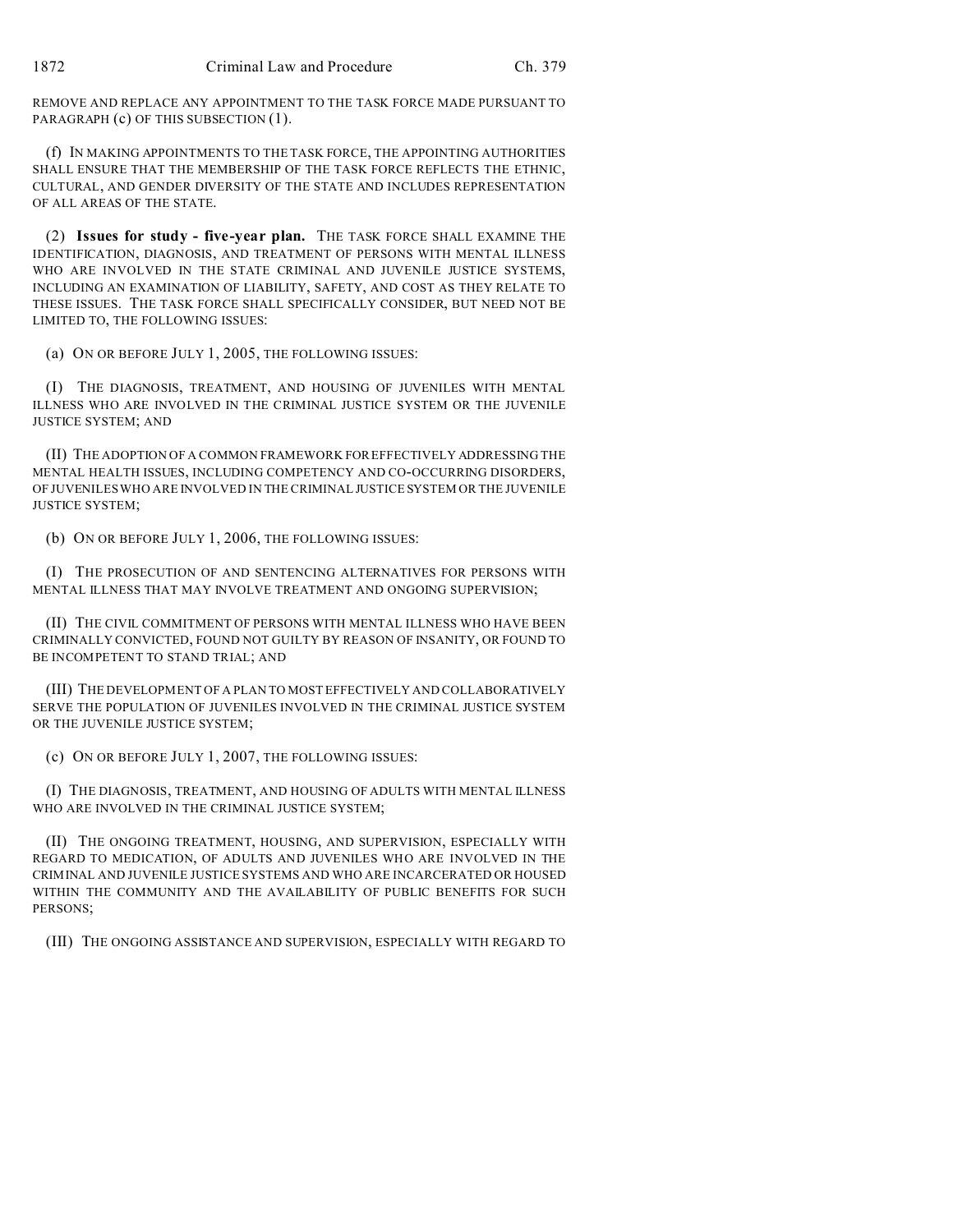MEDICATION, OF PERSONS WITH MENTAL ILLNESS AFTER DISCHARGE FROM SENTENCE; AND

(IV) THE IDENTIFICATION OF ALTERNATIVE ENTITIES TO EXERCISE JURISDICTION REGARDING RELEASE FOR PERSONS FOUND NOTGUILTY BY REASON OF INSANITY, SUCH AS THE DEVELOPMENT AND USE OF A PSYCHIATRIC SECURITY REVIEW BOARD, INCLUDING RECOMMENDATIONS RELATED TO THE INDETERMINATE NATURE OF THE COMMITMENT IMPOSED;

(d) ON OR BEFORE JULY 1, 2008, THE IDENTIFICATION, DIAGNOSIS, AND TREATMENT OF MINORITY PERSONS WITH MENTAL ILLNESS, WOMEN WITH MENTAL ILLNESS, AND PERSONS WITH CO-OCCURRING DISORDERS, IN THE CRIMINAL AND JUVENILE JUSTICE SYSTEMS;

(e) ON OR BEFORE JULY 1, 2009, THE FOLLOWING ISSUES:

(I) THE EARLY IDENTIFICATION, DIAGNOSIS, AND TREATMENT OF ADULTS AND JUVENILES WITH MENTAL ILLNESS WHO ARE INVOLVED IN THE CRIMINAL AND JUVENILE JUSTICE SYSTEMS;

(II) THE MODIFICATION OF THE CRIMINAL AND JUVENILE JUSTICE SYSTEMS TO MOST EFFECTIVELY SERVE ADULTS AND JUVENILES WITH MENTAL ILLNESS WHO ARE INVOLVED IN THESE SYSTEMS;

(III) THE IMPLEMENTATION OF APPROPRIATE DIAGNOSTIC TOOLS TO IDENTIFY PERSONS IN THE CRIMINAL AND JUVENILE JUSTICE SYSTEMS WITH MENTAL ILLNESS; AND

(IV) ANY OTHER ISSUES CONCERNING PERSONS WITH MENTAL ILLNESS WHO ARE INVOLVED IN THE STATE CRIMINAL AND JUVENILE JUSTICE SYSTEMS THAT ARISE DURING THE COURSE OF THE TASK FORCE STUDY.

(3) **Additional duties of the task force.** ON OR BEFORE AUGUST 1, 2005, AND ON OR BEFORE EACH AUGUST 1 THEREAFTER THROUGH AUGUST 1, 2009, THE TASK FORCE SHALL ORALLY PROVIDE GUIDANCE AND MAKE FINDINGS AND RECOMMENDATIONS TO THE COMMITTEE FOR ITS DEVELOPMENT OF REPORTS AND LEGISLATIVE RECOMMENDATIONS FOR MODIFICATION OF THE CRIMINAL AND JUVENILE JUSTICE SYSTEMS, WITH RESPECT TO PERSONS WITH MENTAL ILLNESS WHO ARE INVOLVED IN THESE SYSTEMS. IN ADDITION, THE TASK FORCE SHALL:

(a) ON OR BEFORE AUGUST 1, 2004, AND BY EACH AUGUST 1 THEREAFTER THROUGH AUGUST 1, 2008, SELECT A CHAIR AND A VICE-CHAIR FROM AMONG ITS MEMBERS;

(b) MEET AT LEAST SIX TIMES EACH YEAR FROM THE DATE OF THE FIRST MEETING UNTIL JANUARY 1, 2010, OR MORE OFTEN AS DIRECTED BY THE CHAIR OF THE COMMITTEE;

(c) COMMUNICATE WITH AND OBTAIN INPUT FROM GROUPS THROUGHOUT THE STATE AFFECTED BY THE ISSUES IDENTIFIED IN SUBSECTION (2) OF THIS SECTION;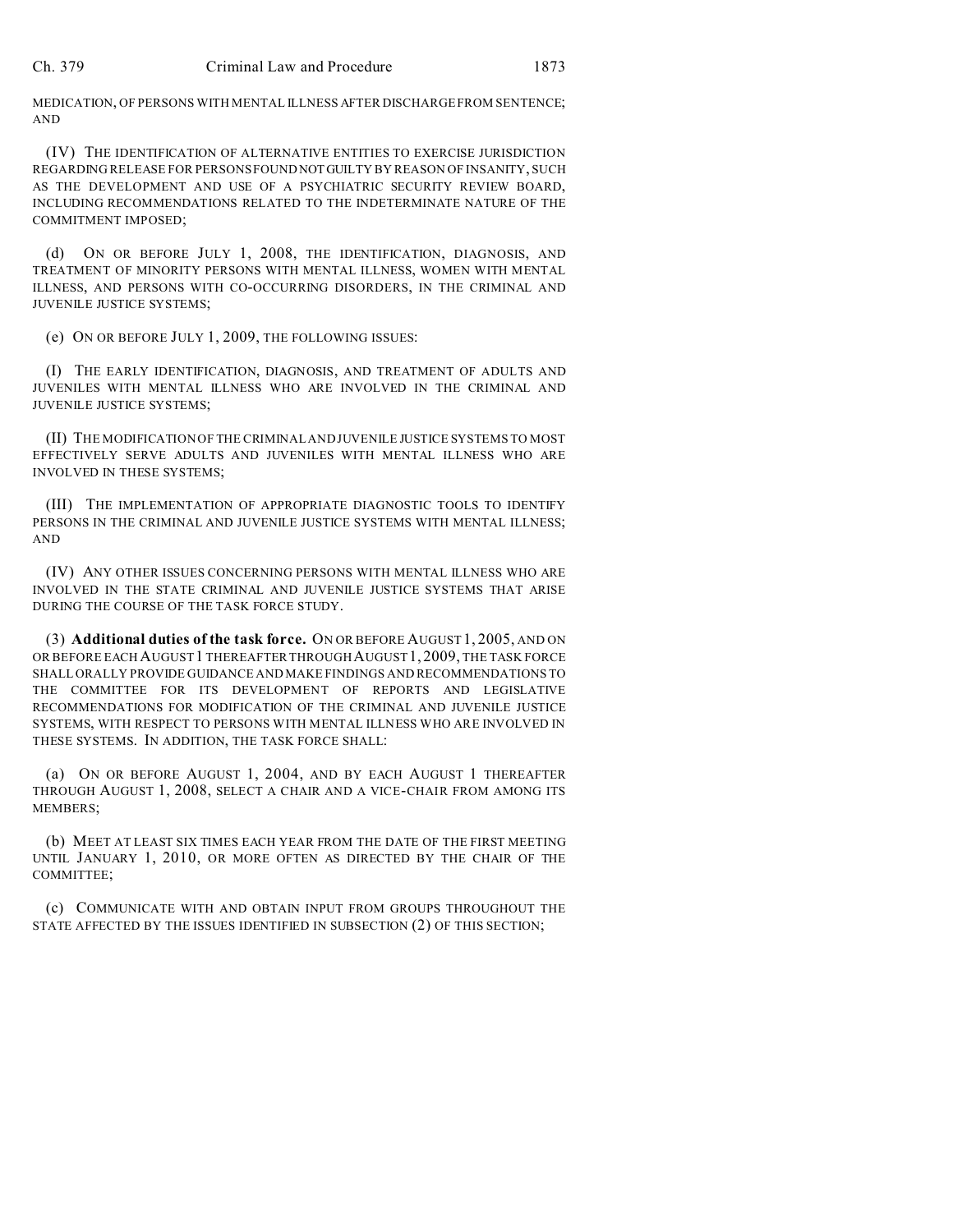(d) CREATE SUBCOMMITTEES AS NEEDED TO CARRY OUT THE DUTIES OF THE TASK FORCE. THE SUBCOMMITTEES MAY CONSIST, IN PART, OF PERSONS WHO ARE NOT MEMBERS OF THE TASK FORCE. SUCH PERSONS MAY VOTE ON ISSUES BEFORE THE SUBCOMMITTEE BUT SHALL NOT BE ENTITLED TO A VOTE AT MEETINGS OF THE TASK FORCE.

(e) SUBMIT A WRITTEN REPORT TO THE COMMITTEE BY OCTOBER 1, 2004, AND BY EACH OCTOBER 1 THEREAFTER THROUGH OCTOBER 1, 2009, AT A MINIMUM SPECIFYING THE FOLLOWING:

(I) ISSUES TO BE STUDIED IN UPCOMING TASK FORCE MEETINGS AND A PRIORITIZATION OF THOSE ISSUES;

(II) FINDINGS AND RECOMMENDATIONS REGARDING ISSUES OF PRIOR CONSIDERATION BY THE TASK FORCE;

(III) LEGISLATIVE PROPOSALS OF THE TASK FORCE THAT IDENTIFY THE POLICY ISSUES INVOLVED, THE AGENCIES RESPONSIBLE FOR THE IMPLEMENTATION OF THE CHANGES, AND THE FUNDING SOURCES REQUIRED FOR SUCH IMPLEMENTATION.

(4) **Flexibility.** NO REQUIREMENT SET FORTH IN PARAGRAPHS (a) TO (e) OF SUBSECTION (2) OF THIS SECTION SHALL PROHIBIT THE TASK FORCE FROM STUDYING, PRESENTING FINDINGS AND RECOMMENDATIONS ON, OR REQUESTING PERMISSION TO DRAFT LEGISLATIVE PROPOSALS CONCERNING ANY ISSUE DESCRIBED IN SUBSECTION (2) OF THIS SECTION AT ANY TIME DURING THE EXISTENCE OF THE TASK FORCE.

(5) **Compensation.** MEMBERS OF THE TASK FORCE SHALL SERVE WITHOUT COMPENSATION.

**18-1.9-105. Task force funding - staff support.** (1) THE DIVISION OF CRIMINAL JUSTICE IN THE DEPARTMENT OF PUBLIC SAFETY, ON BEHALF OF THE TASK FORCE, IS AUTHORIZED TO RECEIVE AND EXPEND CONTRIBUTIONS, GRANTS, SERVICES, AND IN-KIND DONATIONS FROM ANY PUBLIC OR PRIVATE ENTITY FOR ANY DIRECT OR INDIRECT COSTS ASSOCIATED WITH THE DUTIES OF THE TASK FORCE SET FORTH IN THIS ARTICLE.

(2) THE DIRECTOR OF RESEARCH OF THE LEGISLATIVE COUNCIL, THE DIRECTOR OF THE OFFICE OF LEGISLATIVE LEGAL SERVICES, THE DIRECTOR OF THE DIVISION OF CRIMINAL JUSTICE WITHIN THE DEPARTMENT OF PUBLIC SAFETY, AND THE EXECUTIVE DIRECTORS OF THE DEPARTMENTS REPRESENTED ON THE TASK FORCE MAY SUPPLY STAFF ASSISTANCE TO THE TASK FORCE AS THEY DEEM APPROPRIATE WITHIN EXISTING APPROPRIATIONS. IF STAFF ASSISTANCE IS NOT AVAILABLE FROM A GOVERNMENTAL AGENCY WITHIN EXISTING APPROPRIATIONS, THEN THE EXECUTIVE DIRECTORS OF THE DEPARTMENTS REPRESENTED ON THE TASK FORCE, THE DIRECTOR OF RESEARCH OF THE LEGISLATIVE COUNCIL, AND THE DIRECTOR OF THE OFFICE OF LEGISLATIVE LEGAL SERVICES MAY SUPPLY STAFF ASSISTANCE TO THE TASK FORCE ONLY IF MONEYS ARE CREDITED TO THE EXAMINATION OF THE TREATMENT OF PERSONS WITH MENTAL ILLNESS IN THE CRIMINAL JUSTICE SYSTEM CASH FUND CREATED IN SECTION 18-1.9-106 IN AN AMOUNT SUFFICIENT TO FUND STAFF ASSISTANCE. THE TASK FORCE MAY ALSO ACCEPT STAFF SUPPORT FROM THE PRIVATE SECTOR.